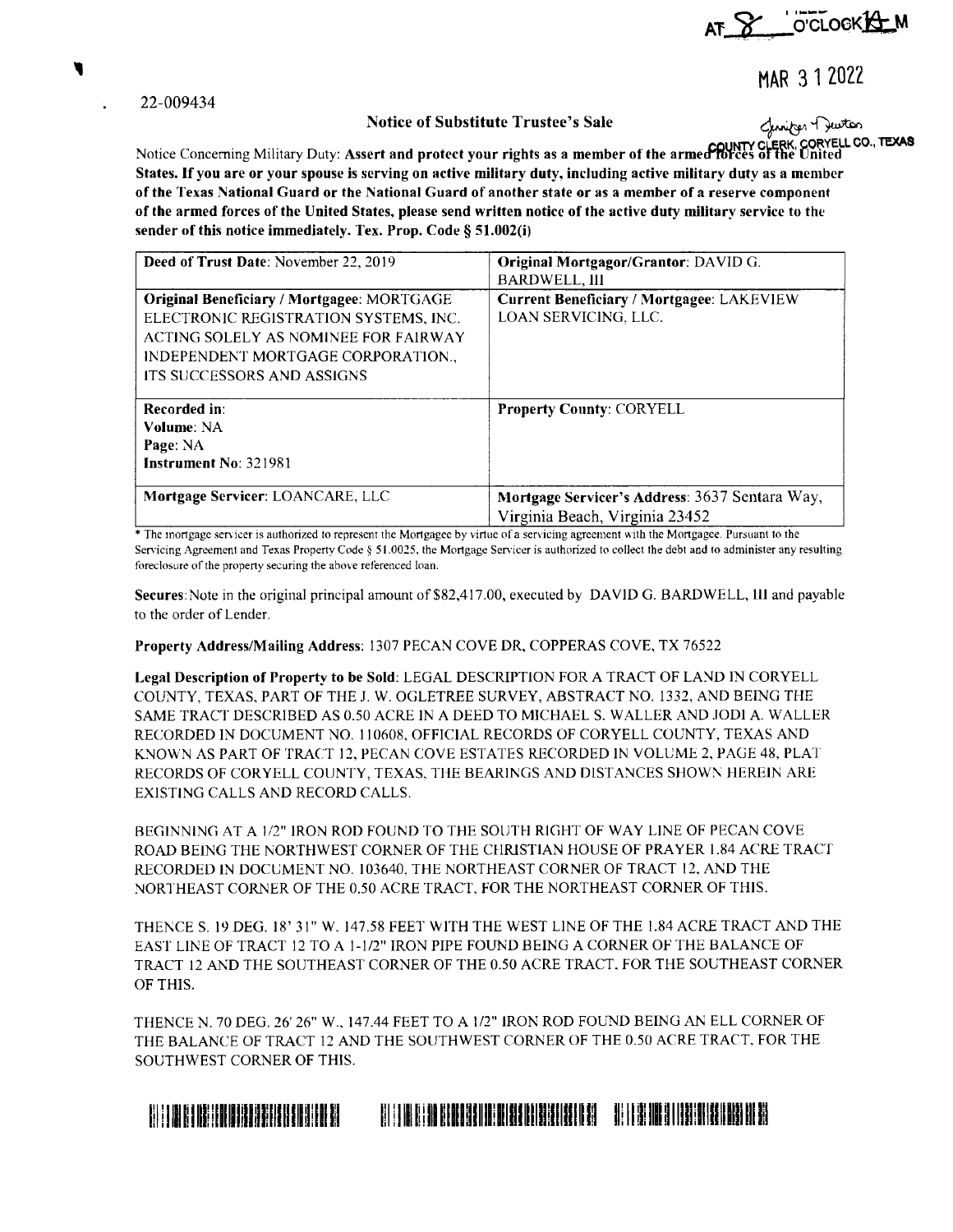THENCE N. 19 DEG. 15' 01" E., 147.03 FEET TO A 1-1/2" IRON PIPE FOUND IN THE NORTH LINE OF TRACT 12 AND IN THE SOUTH RIGHT OF WAY LINE OF PECAN COVE ROAD BEING A CORNER OF DIE BALANCE OF TRACT 12 AND THE NORTHWEST CORNER OF THE 0.50 ACRE TRACT, FOR THE NORTHWEST CORNER OF THIS.

THENCE S. 70 DEG. 39' 20" E., 147.58 FEET-BASE BEARING WITH THE SOLTH RIGHT OF WAY LINE OF PECAN COVE ROAD TO THE PLACE OF BEGINNING CONTAINING 0.50 ACRE LAND ACCORDING TO MY SURVEY AND MY CALCULATIONS.

THE BEARINGS OF THIS LEGAL DESCRIPTION ARE BASED ON THE NORTH LINE OF THE TRACT DESCRIBED AS 0.50 ACRE IN A DEED TO MICHAEL S. WALLER AND JODI A. WALLER RECORDED IN DOCUMENT NO. 110608, OFFICIAL RECORDS OF CORYELL COUNTY, TEXAS

| <b>Date of Sale:</b> June 07, 2022 | Earliest time Sale will begin: 10:00AM |
|------------------------------------|----------------------------------------|
|                                    |                                        |

**Place of sale of Property:** At the north door of the Coryell County Courthouse, or if the preceding area is no longer the designated area, at the area most recently designated by the County Commissioner's Court

OR AS DESIGNATED BY THE COUNTY COMMISSIONER'S OFFICE OR IN THE AREA DESIGNATED BY THE COMMISSIONER'S COURT, PURSUANT TO SECTION 51.002 OF THE TEXAS PROPERTY CODE

The Substitute Trustee will sell the property by public auction to the highest bidder for cash at the place and date specified. The sale will begin at the earliest time stated above or within three (3) hours after that time.

**Appointment of Substitute Trustee:** Default has occurred in the payment of the Note and in the performance of the obligations of the Deed of Trust, the same is now wholly due. Because of that default, *LAKEVIEW LOAN SERVICING. LLC.,* the owner and holder of the Note, has requested Donna Stockman, Brenda Wiggs, Guy Wiggs, David Stockman, Michelle Schwartz, Kathy Arrington, Janet Pinder whose address is 750 Highway 121 BYP Suite 100 Lewisville, TX 75067 OR Donna Stockman, David Stockman, Brenda Wiggs, Guy Wiggs, Michelle Schwartz, Janet Pinder or Kathy Arrington whose address is 14800 Landmark Blvd., Suite 850, Dallas, TX 75254, to sell the property. The Trustee(s) has/have been appointed Substitute Trustee in the place of the original trustee, in the manner authorized by the deed of trust.

**Terms of Sale:** The Foreclosure Sale will be conducted as a public auction and the Property will be sold to the highest bidder for cash, except that *LAKEVIEW LOAN SER VJCING. LLC* bid may be by credit against the indebtedness secured by the lien of the Deed of Trust.

Pursuant to section 51.009 of the Texas Property Code, the Property will be sold "AS IS," without any expressed or implied warranties, except as to the warranties (if any) provided for under the Deed of Trust. Prospective bidders are advised to conduct an independent investigation of the nature and physical condition of the Property.

Pursuant to section 51.0075(a) of the Texas Property Code, Donna Stockman, Brenda Wiggs, Guy Wiggs, David Stockman, Michelle Schwartz, Kathy Arrington, Janet Pinder whose address is 750 Highway 121 BYP Suite 100 Lewisville, TX 75067 OR Donna Stockman, David Stockman, Brenda Wiggs, Guy Wiggs, Michelle Schwartz, Janet Pinder or Kathy Arrington whose address is 14800 Landmark Blvd., Suite 850, Dallas, TX 75254, Trustee reserves the right to set further reasonable conditions for conducting the Foreclosure Sale. Any such further conditions shall be announced before bidding is opened for the first sale of the day held by Donna Stockman, Brenda Wiggs, Guy Wiggs, David Stockman, Michelle Schwartz, Kathy Arrington, Janet Pinder whose address is 750 Highway 121 BYP Suite 100 Lewisville, TX 75067 OR Donna Stockman, David Stockman, Brenda Wiggs, Guy Wiggs, Michelle